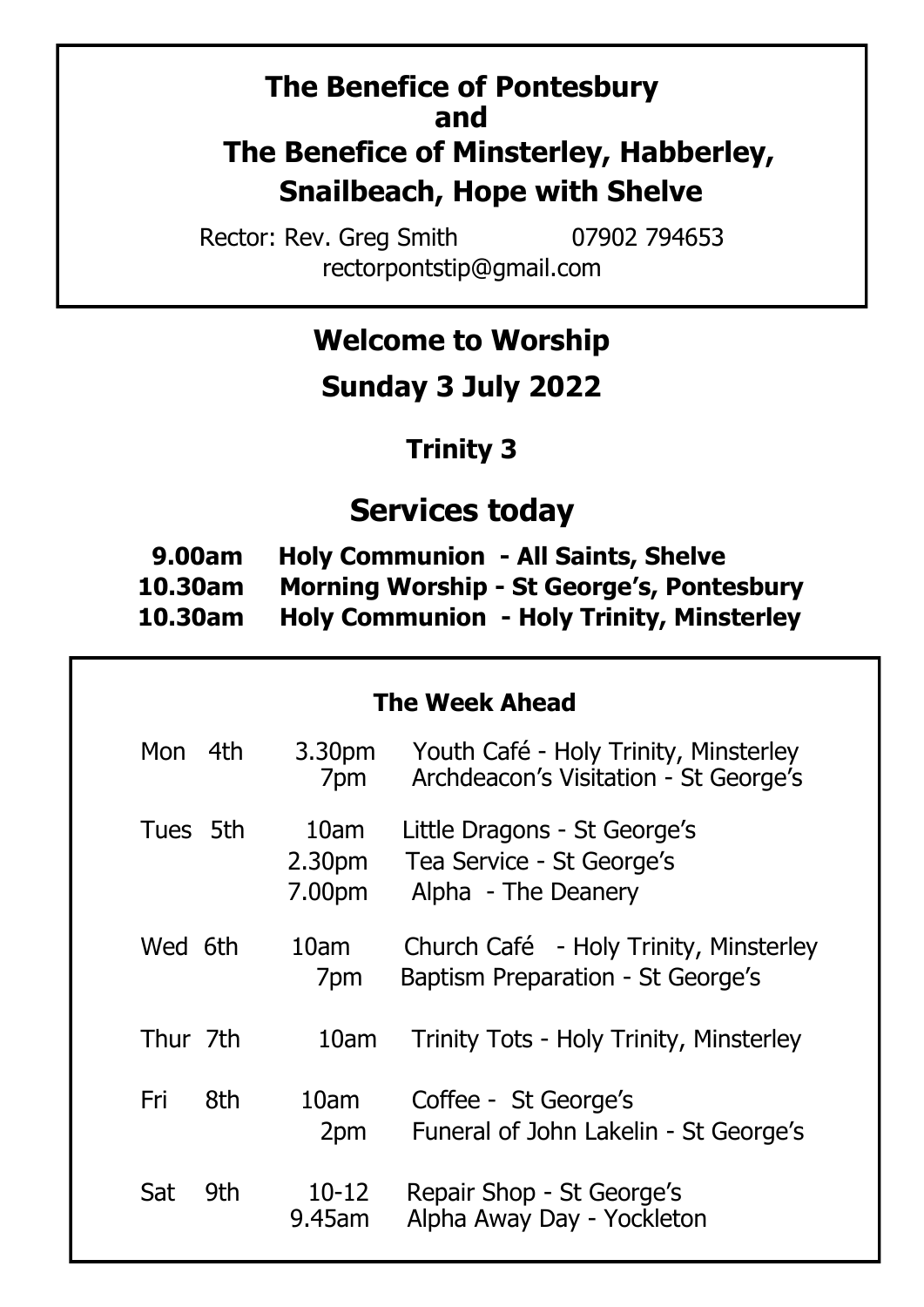## **Today's Collect**

God our saviour, look on this wounded world in pity and in power; hold us fast to your promises of peace won for us by your Son, our Saviour Jesus Christ. **Amen.**

### **Habbakuk 2: 1-4**

I will stand at my watch and station myself on the ramparts; I will look to see what he will say to me, and what answer I am to give to this complaint

Then the LORD replied:

'Write down the revelation and make it plain on tablets so that a herald<sup> $\ell$ </sup> may run with it. For the revelation awaits an appointed time; it speaks of the end and will not prove false. Though it linger, wait for it; it will certainly come and will not delay. See, the enemy is puffed up; his desires are not upright – but the righteous person will live by his faithfulness.'

### **Ephesians 2: 19-22**

Consequently, you are no longer foreigners and strangers, but fellow citizens with God's people and also members of his household, built on the foundation of the apostles and prophets, with Christ Jesus himself as the chief cornerstone. In him the whole building is joined together and rises to become a holy temple in the Lord. And in him you too are being built together to become a dwelling in which God lives by his Spirit.

### **Gospel - John 20: 24-29**

Thomas (who was called the Twin), one of the twelve, was not with them when Jesus came. So the other disciples told him, 'We have seen the Lord.' But he said to them, 'Unless I see the mark of the nails in his hands, and put my finger in the mark of the nails and my hand in his side, I will not believe.' A week later his disciples were again in the house, and Thomas was with them. Although the doors were shut, Jesus came and stood among them and said, 'Peace be with you.' Then he said to Thomas, 'Put your finger here and see my hands. Reach out your hand and put it in my side. Do not doubt but believe.' Thomas answered him, 'My Lord and my God!' Jesus said to him, 'Have you believed because you have seen me? Blessed are those who have not seen and yet have come to believe.'

### **Post Communion Prayer**

Lord God, the source of truth and love, keep us faithful to the apostles' teaching and fellowship, united in prayer and the breaking of bread, and one in joy and simplicity of heart, in Jesus Christ our Lord. **Amen**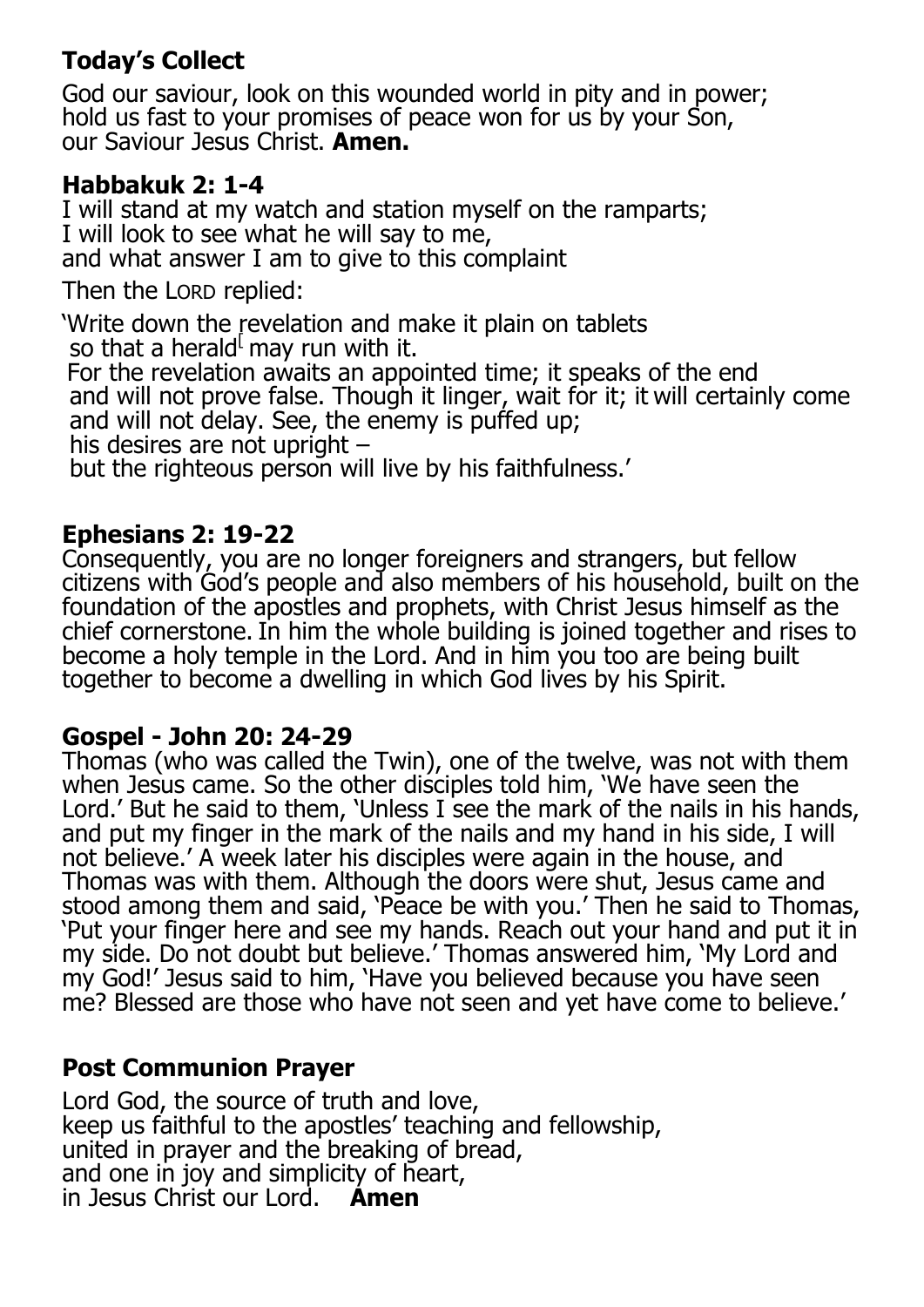| <b>Please pray for:</b> | Richard Lonsdale as he starts his ministry<br>as curate in the Benefice                                                                                        |
|-------------------------|----------------------------------------------------------------------------------------------------------------------------------------------------------------|
| Healing:                | Heather Ryder, Brian Evans, Naazly Butterworth,<br>Maurice Gibbons, Eileen Daulby, Maxine Hall,<br>Paul Pritchard, Wendy Beesley, Deb Fleet,<br>Katharine Cook |
|                         |                                                                                                                                                                |

**Departed:** Arthur Williams**,** John Lakelin

# **Notices**

### **Treasurer**

We are pleased to announce the appointment of Peter Fergusson as the new Treasurer of St George's, effective as of today. Peter can be contacted at [treassgp@gmail.com](mailto:treassgp@gmail.com) We remain extremely grateful to Gerald Worrall for his many years of loyal service in the post.

## **Friends**

We are trying to establish a Friends of St George's Churchyard group, a group made up of church and community members to look after the churchyard. If you think you might be interested in this, please let Greg or Stephen Winwood know.

# **Sponsored Walk**

A sponsored walk along the Shropshire Way is planned for Saturday Sept  $24<sup>th</sup>$ . As last year, half the monies will go to the Shropshire Historic Churches Trust and half to our own churches. Let Greg know if you are interested in walking that day and it would be good to have a couple of drivers to staff a support crew.

# **Spring Harvest**

We now have a viable group to take a party from Pontesbury & Stiperstones to Spring Harvest next Easter, April 10-14 in Minehead. We will be booking this at the end of July. Costs are £160 and up per person (with discounts for children) depending on the type of accommodation. The event provides worship, teaching and fellowship for all ages and has been a joyous and upbuilding time for every church I have attended. If you want to know more, speak to Greg or Fran. It will be possible to book a place later, but the early bird discount will be lost, and you may not be accommodated near others from the church.